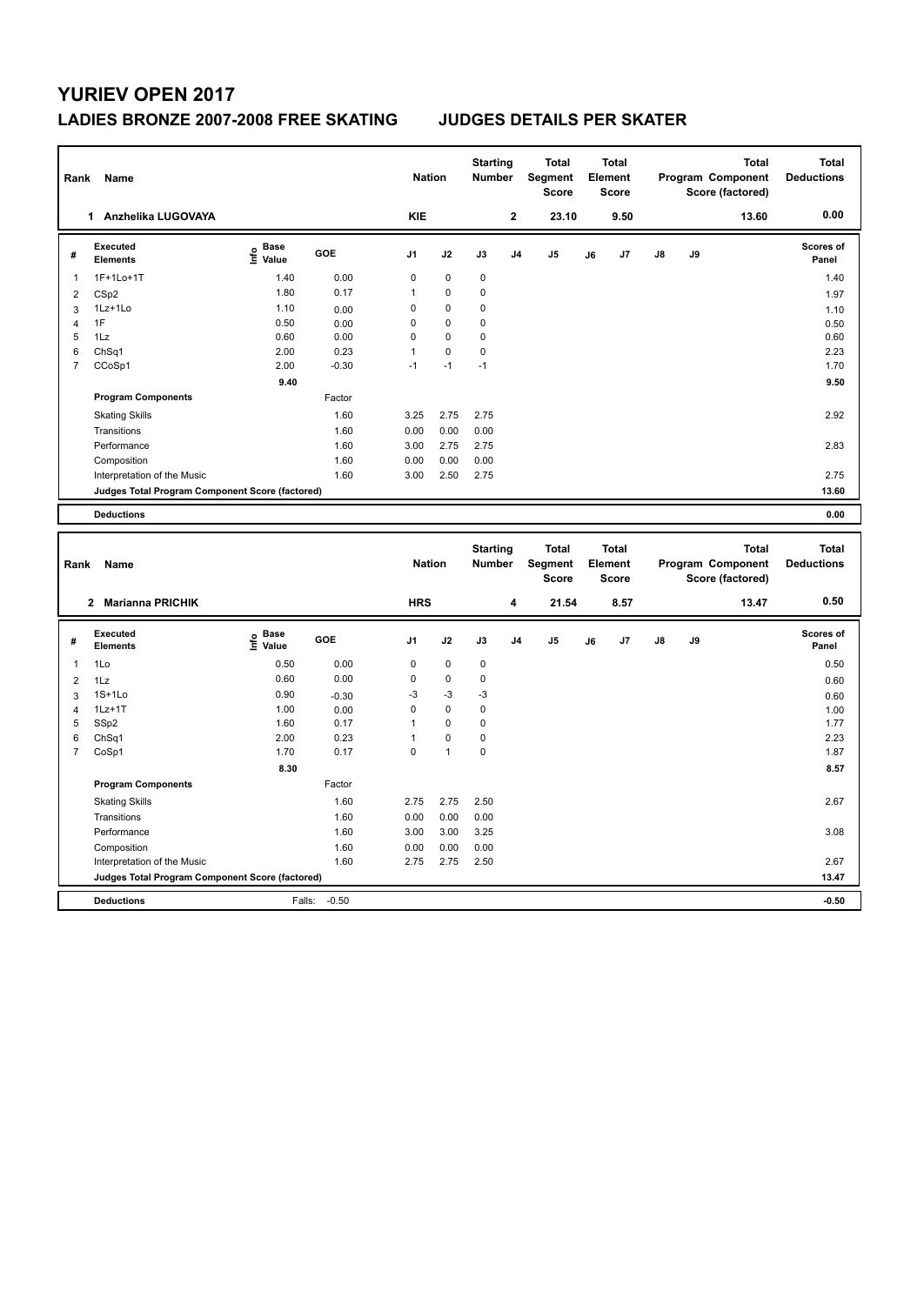# **YURIEV OPEN 2017**

### **LADIES BRONZE 2007-2008 FREE SKATING JUDGES DETAILS PER SKATER**

| Rank           | Name                                            |                                  |         | <b>Nation</b>  |             | <b>Starting</b><br><b>Number</b> |                | <b>Total</b><br>Segment<br><b>Score</b> |    | <b>Total</b><br>Element<br><b>Score</b> |               |    | <b>Total</b><br>Program Component<br>Score (factored) | <b>Total</b><br><b>Deductions</b> |
|----------------|-------------------------------------------------|----------------------------------|---------|----------------|-------------|----------------------------------|----------------|-----------------------------------------|----|-----------------------------------------|---------------|----|-------------------------------------------------------|-----------------------------------|
|                | 3 Valeriya KUCHKAROVA                           |                                  |         | <b>KIE</b>     |             |                                  | 5              | 21.44                                   |    | 9.17                                    |               |    | 12.27                                                 | 0.00                              |
| #              | Executed<br><b>Elements</b>                     | <b>Base</b><br>e Base<br>E Value | GOE     | J <sub>1</sub> | J2          | J3                               | J <sub>4</sub> | J <sub>5</sub>                          | J6 | J7                                      | $\mathsf{J}8$ | J9 |                                                       | <b>Scores of</b><br>Panel         |
| 1              | 1F+1Lo+1T                                       | 1.40                             | 0.00    | 0              | $\mathbf 0$ | $\pmb{0}$                        |                |                                         |    |                                         |               |    |                                                       | 1.40                              |
| 2              | CCoSp1                                          | 2.00                             | $-0.20$ | $-1$           | $-1$        | 0                                |                |                                         |    |                                         |               |    |                                                       | 1.80                              |
| 3              | 1Lz+1Lo                                         | 1.10                             | 0.00    | 0              | $\mathbf 0$ | 0                                |                |                                         |    |                                         |               |    |                                                       | 1.10                              |
| 4              | ChSq1                                           | 2.00                             | 0.00    | 0              | $\mathbf 0$ | $\mathbf 0$                      |                |                                         |    |                                         |               |    |                                                       | 2.00                              |
| 5              | 1Lz                                             | 0.60                             | 0.00    | $\Omega$       | $\mathbf 0$ | 0                                |                |                                         |    |                                         |               |    |                                                       | 0.60                              |
| 6              | 1F                                              | 0.50                             | 0.00    | $\Omega$       | $\Omega$    | 0                                |                |                                         |    |                                         |               |    |                                                       | 0.50                              |
| $\overline{7}$ | SSp2                                            | 1.60                             | 0.17    | 1              | $\pmb{0}$   | 0                                |                |                                         |    |                                         |               |    |                                                       | 1.77                              |
|                |                                                 | 9.20                             |         |                |             |                                  |                |                                         |    |                                         |               |    |                                                       | 9.17                              |
|                | <b>Program Components</b>                       |                                  | Factor  |                |             |                                  |                |                                         |    |                                         |               |    |                                                       |                                   |
|                | <b>Skating Skills</b>                           |                                  | 1.60    | 2.50           | 2.50        | 2.25                             |                |                                         |    |                                         |               |    |                                                       | 2.42                              |
|                | Transitions                                     |                                  | 1.60    | 0.00           | 0.00        | 0.00                             |                |                                         |    |                                         |               |    |                                                       |                                   |
|                | Performance                                     |                                  | 1.60    | 2.75           | 2.50        | 2.50                             |                |                                         |    |                                         |               |    |                                                       | 2.58                              |
|                | Composition                                     |                                  | 1.60    | 0.00           | 0.00        | 0.00                             |                |                                         |    |                                         |               |    |                                                       |                                   |
|                | Interpretation of the Music                     |                                  | 1.60    | 2.75           | 2.75        | 2.50                             |                |                                         |    |                                         |               |    |                                                       | 2.67                              |
|                | Judges Total Program Component Score (factored) |                                  |         |                |             |                                  |                |                                         |    |                                         |               |    |                                                       | 12.27                             |
|                | <b>Deductions</b>                               |                                  |         |                |             |                                  |                |                                         |    |                                         |               |    |                                                       | 0.00                              |
|                |                                                 |                                  |         |                |             |                                  |                |                                         |    |                                         |               |    |                                                       |                                   |
|                |                                                 |                                  |         |                |             | <b>Starting</b>                  |                | <b>Total</b>                            |    | <b>Total</b>                            |               |    | <b>Total</b>                                          | <b>Total</b>                      |

|                | Name<br>Rank                                    |    |                           |            | <b>Nation</b>  |              | Starting<br><b>Number</b> |                | тотаг<br>Segment<br>Score | ιοται<br>Element<br><b>Score</b> |      |               |    | ιοται<br>Program Component<br>Score (factored) | ιοται<br><b>Deductions</b> |
|----------------|-------------------------------------------------|----|---------------------------|------------|----------------|--------------|---------------------------|----------------|---------------------------|----------------------------------|------|---------------|----|------------------------------------------------|----------------------------|
|                | 4 Diana MIZYURINA                               |    |                           |            | <b>HRS</b>     |              |                           | 6              | 18.70                     |                                  | 6.97 |               |    | 11.73                                          | 0.00                       |
| #              | Executed<br><b>Elements</b>                     |    | Base<br>e Base<br>⊆ Value | <b>GOE</b> | J <sub>1</sub> | J2           | J3                        | J <sub>4</sub> | J <sub>5</sub>            | J6                               | J7   | $\mathsf{J}8$ | J9 |                                                | <b>Scores of</b><br>Panel  |
| 1              | 1Lo                                             |    | 0.50                      | 0.00       | 0              | $\mathbf 0$  | $\mathbf 0$               |                |                           |                                  |      |               |    |                                                | 0.50                       |
| 2              | $1F+1T<<$                                       | << | 0.50                      | $-0.10$    | $-1$           | $-1$         | $-1$                      |                |                           |                                  |      |               |    |                                                | 0.40                       |
| 3              | SSp1                                            |    | 1.30                      | $-0.20$    | 0              | $-1$         | $-1$                      |                |                           |                                  |      |               |    |                                                | 1.10                       |
| 4              | Ch <sub>Sq1</sub>                               |    | 2.00                      | 0.47       | 1              | $\mathbf{1}$ | $\mathbf 0$               |                |                           |                                  |      |               |    |                                                | 2.47                       |
| 5              | $1S+1L0$                                        |    | 0.90                      | 0.00       | 0              | $\mathbf 0$  | 0                         |                |                           |                                  |      |               |    |                                                | 0.90                       |
| 6              | 1F                                              |    | 0.50                      | 0.00       | 0              | $\mathbf 0$  | 0                         |                |                           |                                  |      |               |    |                                                | 0.50                       |
| $\overline{7}$ | CoSpB                                           |    | 1.50                      | $-0.40$    | $-1$           | $-1$         | $-2$                      |                |                           |                                  |      |               |    |                                                | 1.10                       |
|                |                                                 |    | 7.20                      |            |                |              |                           |                |                           |                                  |      |               |    |                                                | 6.97                       |
|                | <b>Program Components</b>                       |    |                           | Factor     |                |              |                           |                |                           |                                  |      |               |    |                                                |                            |
|                | <b>Skating Skills</b>                           |    |                           | 1.60       | 2.50           | 2.25         | 2.25                      |                |                           |                                  |      |               |    |                                                | 2.33                       |
|                | Transitions                                     |    |                           | 1.60       | 0.00           | 0.00         | 0.00                      |                |                           |                                  |      |               |    |                                                |                            |
|                | Performance                                     |    |                           | 1.60       | 2.75           | 2.50         | 2.50                      |                |                           |                                  |      |               |    |                                                | 2.58                       |
|                | Composition                                     |    |                           | 1.60       | 0.00           | 0.00         | 0.00                      |                |                           |                                  |      |               |    |                                                |                            |
|                | Interpretation of the Music                     |    |                           | 1.60       | 2.50           | 2.50         | 2.25                      |                |                           |                                  |      |               |    |                                                | 2.42                       |
|                | Judges Total Program Component Score (factored) |    |                           |            |                |              |                           |                |                           |                                  |      |               |    |                                                | 11.73                      |
|                | <b>Deductions</b>                               |    |                           |            |                |              |                           |                |                           |                                  |      |               |    |                                                | 0.00                       |

<< Downgraded jump